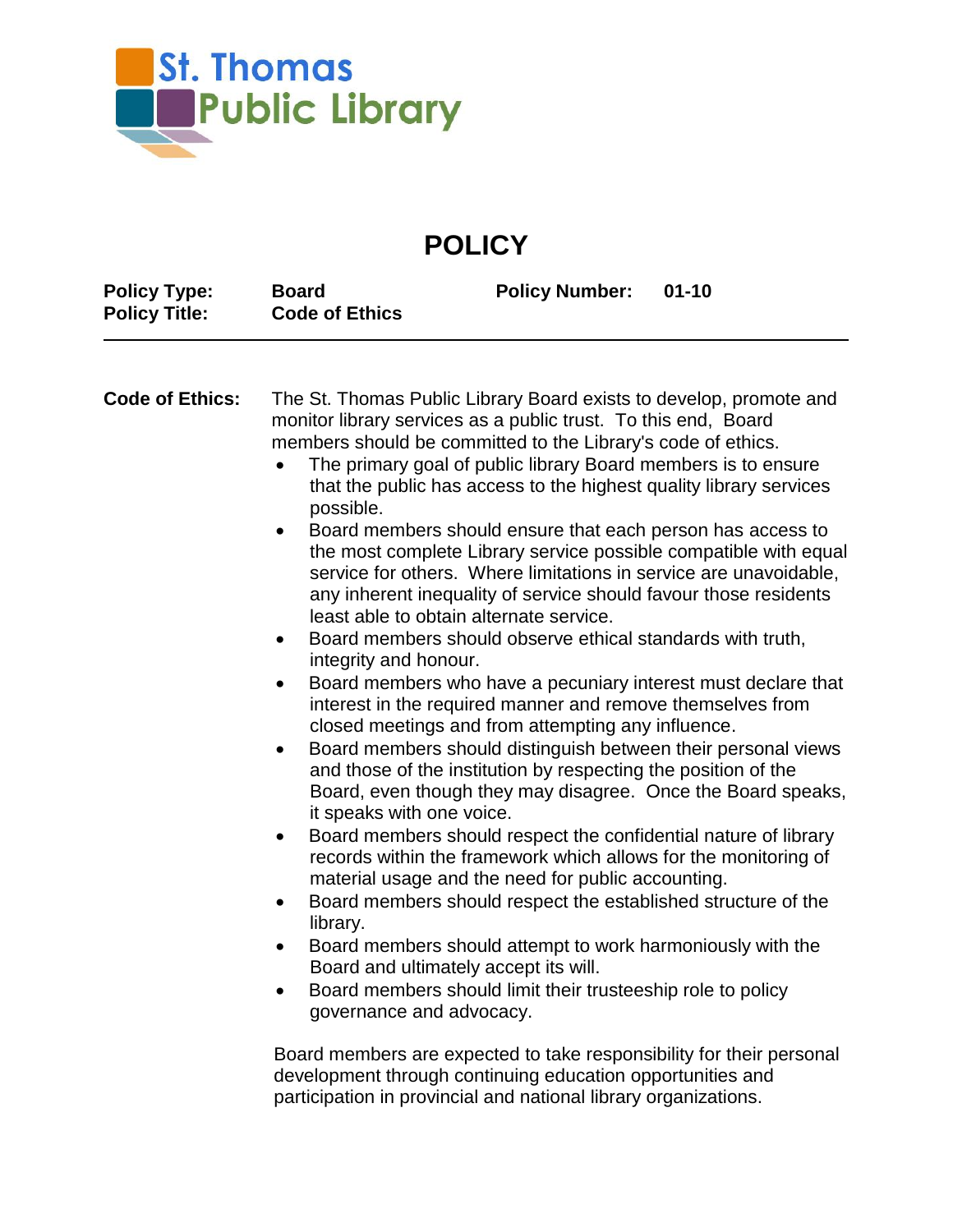Board members should support intellectual freedom in the selection of library materials.

**Confidentiality:** In their decision making process, Board members will have access to information that may be confidential or controversial such as, but not limited to "Closed Session" meetings. Board members owe positive loyalty to the Board which is responsible for governing the St. Thomas Public Library and should never divulge its deliberations and decisions to any outside body or person before they are made known to the staff and public through the agreed-upon channels and public communication.

> Confidential information means any information that is of a personal nature to Board employees or clients or information that is not available to the public and that, if disclosed, could result in loss or damage to the Library or could give the person to whom it is disclosed an advantage.

Confidential information includes, but is not limited to the following information:

- disclosed or discussed at a Closed Session meeting of the Board
- that is circulated to Library Board Members and marked "Confidential"
- that is given verbally in confidence in preparation of or following a meeting that is closed to the public and includes, but is not limited to the following types of information:
	- personal matters about an identifiable individual(s);
	- information about suppliers provided for evaluation which might be useful to other suppliers;
	- matters relating to legal affairs of the Board;
	- sources of complaints where the identity of the complainant is given in confidence;
	- items under negotiations;
	- schedules of prices in contract tenders;
	- personal information as defined in the Municipal Freedom of Information and Protection of Privacy Act

Library Board members shall not disclose or release by any means to any member of the public either in verbal or written form any confidential information acquired by virtue of their office except when required by law to do so.

All information, documentation or deliberations received, reviewed or taken in closed session of the Board is confidential until the matter ceases to be confidential, as determined by the Board. Board members